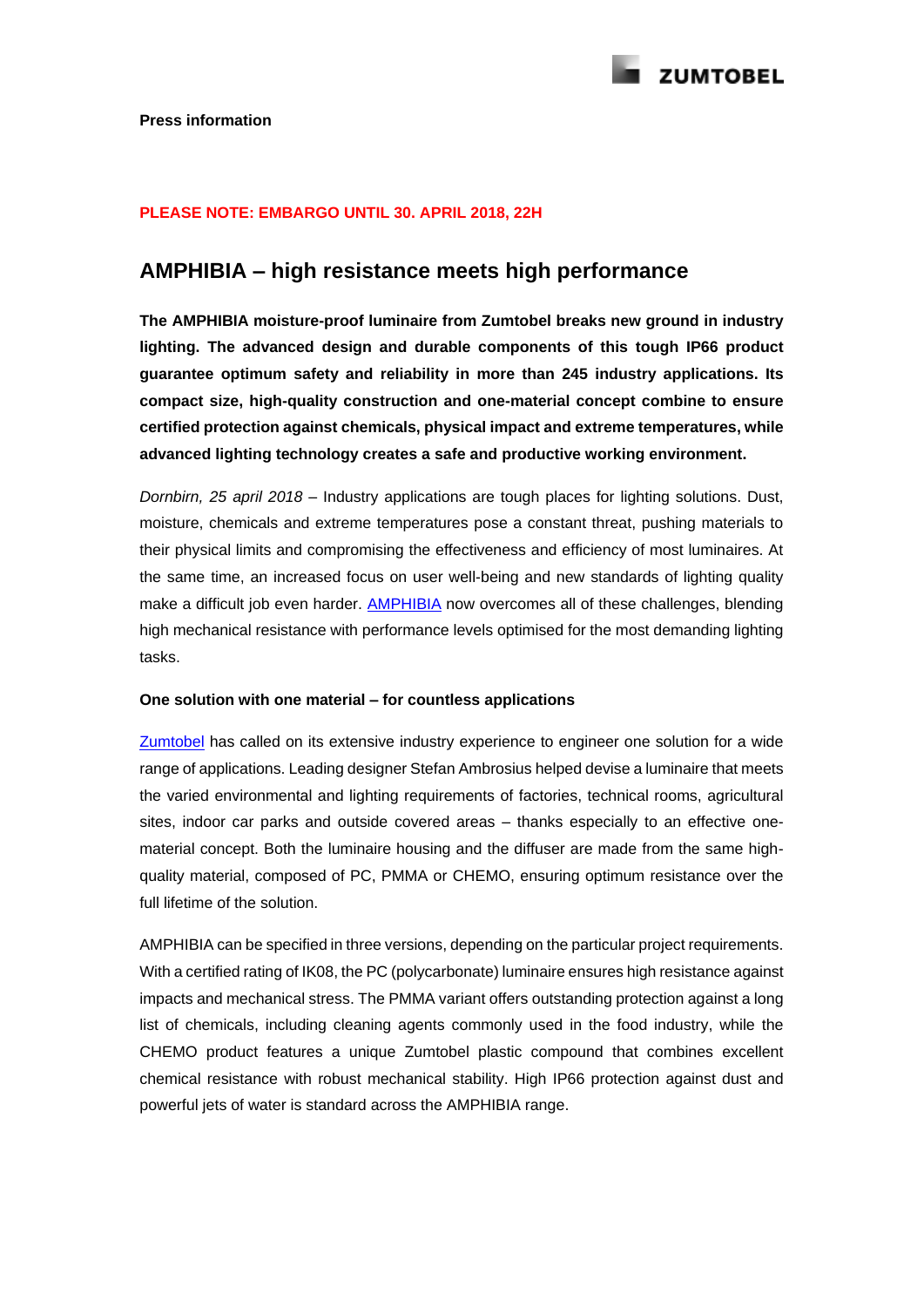**ZUMTOBEL** 

#### **Application-based design features**

The AMPHIBIA development team devised a number of clever product features as a direct response to defined application requirements. The unique Drip-Edge-Effect design meets the strictest hygiene regulations, helping to prevent dirt and detergents from gathering on the fitting. The flat areas where dust and moisture tend to collect on conventional moisture-proof solutions have been replaced by carefully angled surfaces that repel any particles, leading to major improvements in terms of protection and performance. In addition, dedicated versions for extreme temperatures come with a special gear tray and an industry converter, enabling them to withstand ambient temperatures ranging from -35°C to +50°C.

### **Efficient performance for maximum lighting quality**

Yet AMPHIBIA also puts the focus on lighting quality. In line with the principles of Active Light, the pioneering Zumtobel concept, four different light distributions cater for specific application requirements. Alongside familiar wide-beam and narrow-beam options, a luminaire with a medium beam for mounting heights of 4-6 metres helps to save energy and cut the number of light points. The AMPHIBIA range is completed by a product with an asymmetric distribution that has been specially engineered (along with the wide-beam variant) to meet the new DIN 67528 norm for lighting in car parks. Five outputs supply up to 8000 lumens with a luminous efficacy of up to 150 lumens per watt, promising maximum visual quality with minimum energy consumption, while precise glare management and a transparent canopy (with wide-beam and asymmetric-beam versions) boost vertical illuminance and deliver pleasant indirect light for a safer and more effective lit environment. Luminaires with integrated emergency lighting and controls, including microwave presence detection and wireless connection, support smart industry concepts and complete a powerful portfolio. AMPHIBIA: the Zumtobel solution for 245 industry applications – not counting jungles.

## **Facts and figures:**

- One-material concept ensures optimum protection against physical impacts, chemicals and sudden changes in temperature. Available in PC, PMMA or CHEMO
- Unique Drip-Edge-Effect feature helps meet strict hygiene regulations
- Patented snap-on InvisiClick mechanism enables clipless mounting
- Two lengths (1100mm and 1600mm) and seven wiring possibilities
- Dedicated versions for extreme ambient temperatures (from -35°C to +50°C)
- Four light distributions for specific application requirements: wide beam (WB), medium beam (MB), narrow beam (NB) and asymmetric beam (AB)
- AB & WB versions engineered to meet the new DIN 67528 norm for car-park lighting.
- Transparent canopy (with WB and AB variants) delivers pleasant indirect light for a safer and more effective lit environment
- Precise glare management and high vertical illuminance
- Five outputs with up to 8000 lumens and an efficiency of up to 150 lm/W
- Optional emergency and sensor versions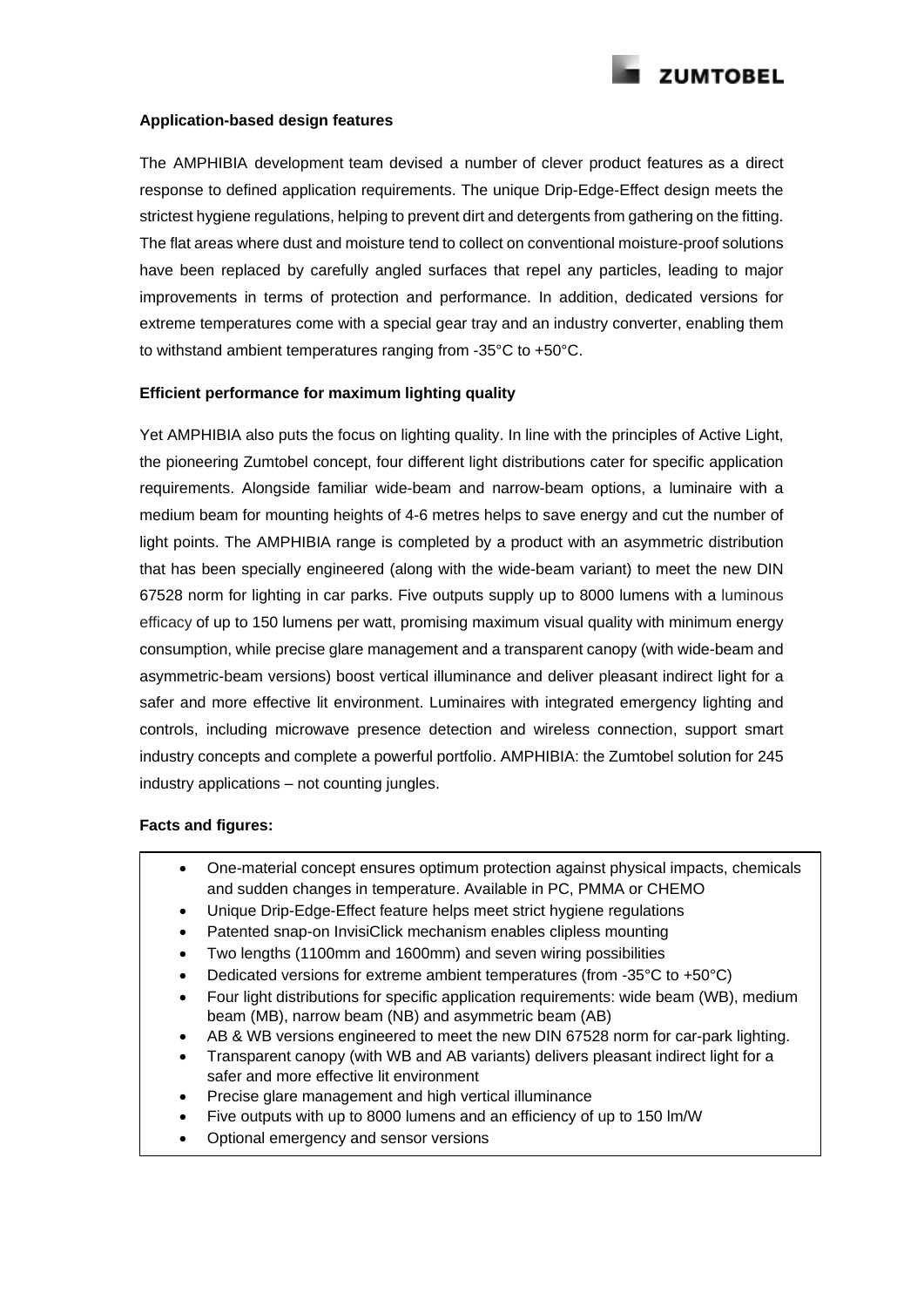

# **Captions:**

(Photo Credits: Zumtobel)



**Fig. 1:** The AMPHIBIA moisture-proof luminaire from Zumtobel breaks new ground in industry lighting.



**Fig. 2:** The advanced design and durable components of this IP66 product guarantee optimum safety and reliability in more than 245 industry applications - not counting jungles.



**Fig. 3:** Both the luminaire housing and the diffuser are made from the same high-quality material, composed of PC, PMMA or CHEMO, ensuring optimum resistance over the full lifetime of the solution.